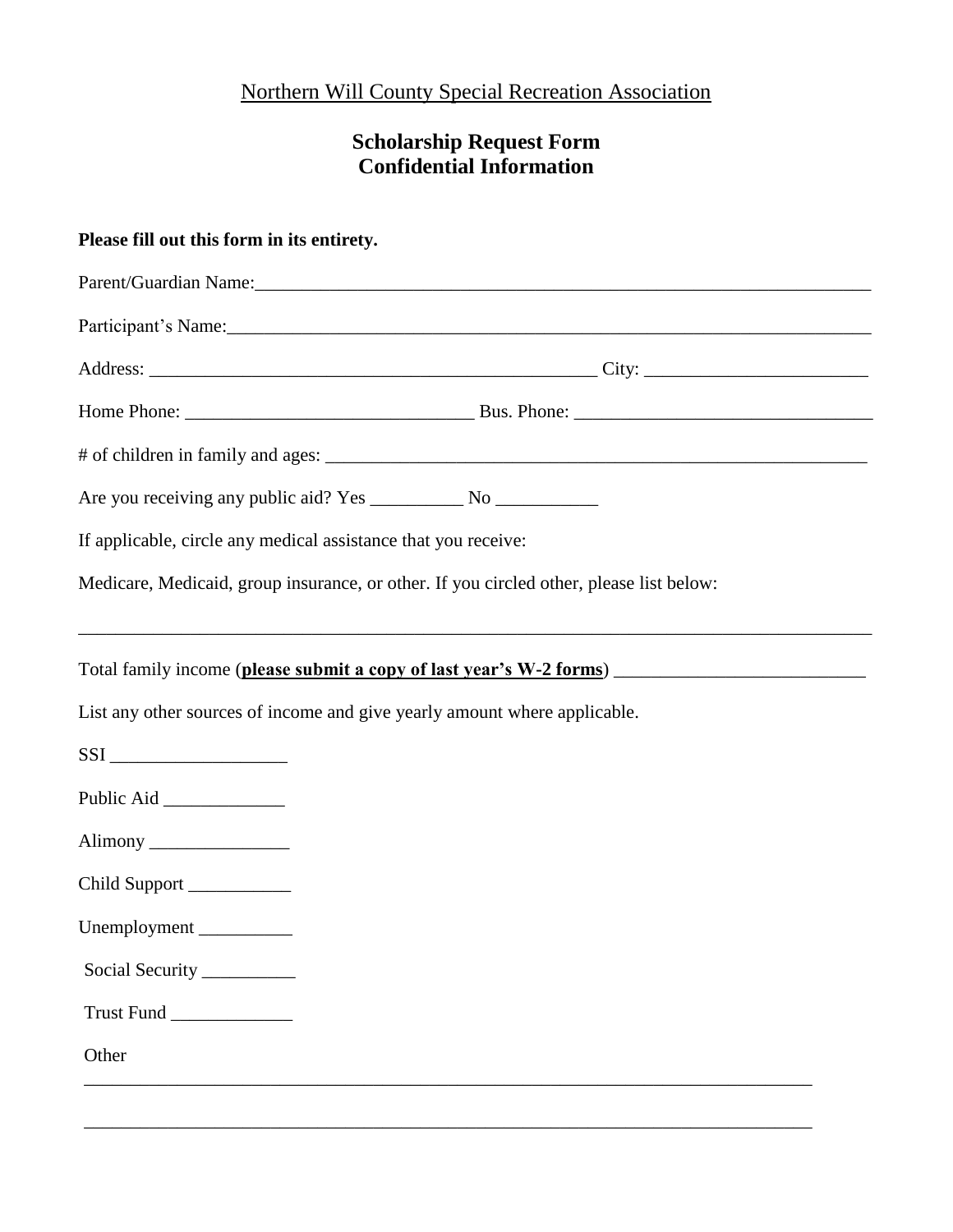Please state your reason for requesting a scholarship or reduced fee: \_\_\_\_\_\_\_\_\_\_\_\_\_\_\_\_\_

## Program/s requesting scholarship for:

| Program Name                                                                              | Fee | Need Transportation                                                        |
|-------------------------------------------------------------------------------------------|-----|----------------------------------------------------------------------------|
|                                                                                           |     |                                                                            |
|                                                                                           |     |                                                                            |
|                                                                                           |     |                                                                            |
|                                                                                           |     |                                                                            |
|                                                                                           |     | the control of the control of the control of the control of the control of |
|                                                                                           |     |                                                                            |
|                                                                                           |     |                                                                            |
|                                                                                           |     |                                                                            |
| the control of the control of the control of the control of the control of the control of |     |                                                                            |
|                                                                                           |     |                                                                            |
|                                                                                           |     |                                                                            |
|                                                                                           |     |                                                                            |